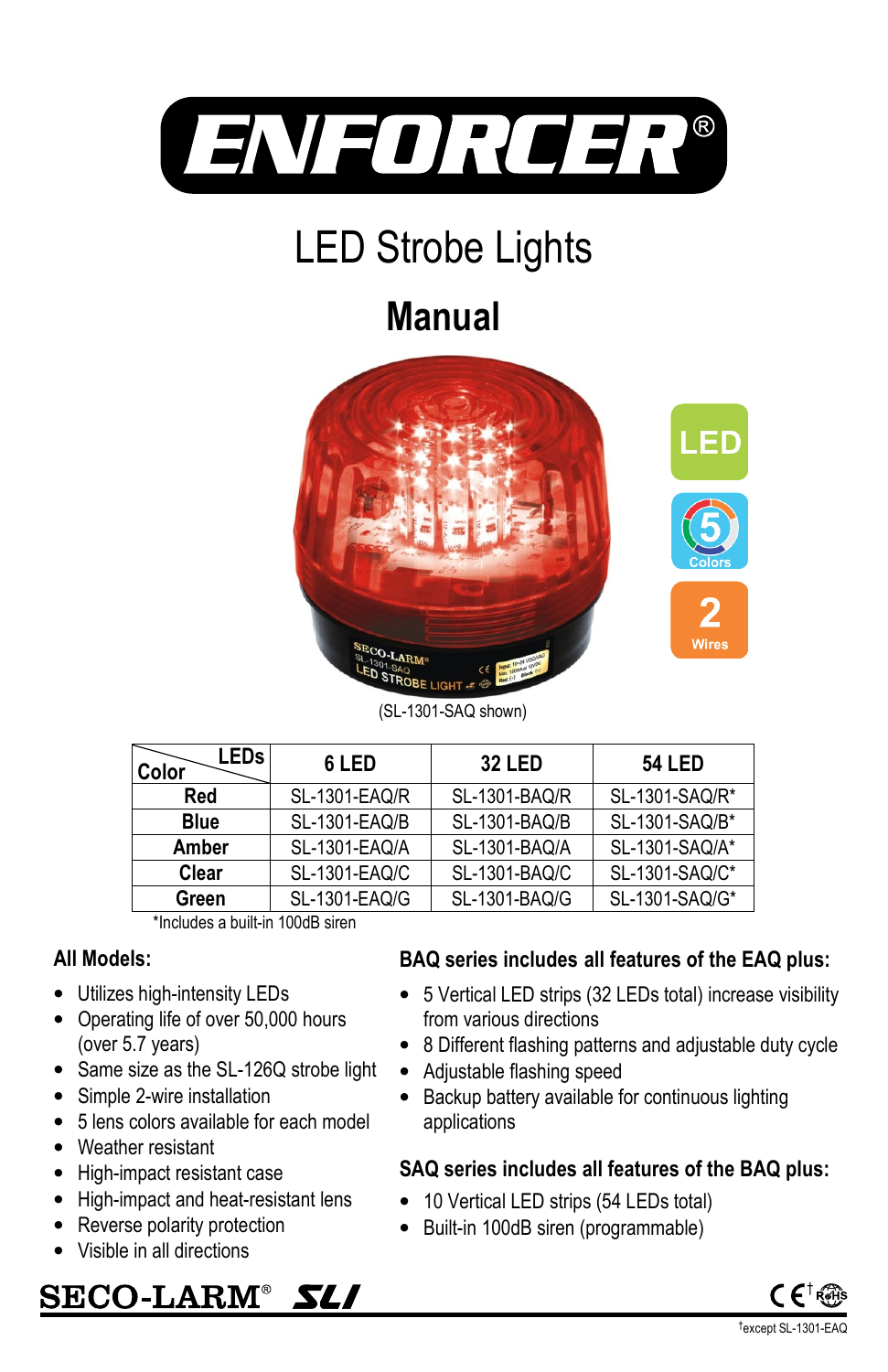#### **ENFORCER LED Strobe Lights**

#### **Introduction:**

ENFORCER LED Strobe Lights provide all the functions of a regular strobe light and much more. Each has an operating life of 50,000 hours—over 160 times that of a regular strobe light. No more bulbs to replace! There are three models—with 6~54 LEDs. The BAQ series and SAQ series include a unique placement of LEDs making the light more visible from various directions, a 9V backup battery option making them ideal for continuous lighting applications, and 8 selectable strobe patterns, adjustable duty cycle, and adjustable strobe speed. The SAQ series also includes a built-in 100db siren.

#### **Parts List:**

1x LED Strobe Light 1x Adhesive gasket\* 2x Mounting Screw with "O" rings 1x Manual \*SL-1301-EAQ only

#### **Specifications:**

| <b>Model</b>                                                                                                              |                               | <b>SL-1301-EAQ</b>                                                             | <b>SL-1301-BAQ</b>         | <b>SL-1301-SAQ</b>                                      |  |
|---------------------------------------------------------------------------------------------------------------------------|-------------------------------|--------------------------------------------------------------------------------|----------------------------|---------------------------------------------------------|--|
| Vertical LED strips                                                                                                       |                               | 0                                                                              | 5                          | 10                                                      |  |
| Total number of LEDs                                                                                                      |                               | 6                                                                              | $\overline{32}$            | 54                                                      |  |
| Operating voltage                                                                                                         |                               | $9 - 15$ VDC                                                                   | 9~24 VAC/VDC               |                                                         |  |
|                                                                                                                           | Rotate clockwise              | $N/A^*$                                                                        | 70 <sub>m</sub> A          | 90mA <sup>†</sup>                                       |  |
| Current drain<br>@12VDC (max)                                                                                             | Strobe                        | 150 <sub>m</sub> A                                                             | 350 <sub>m</sub> A         | 550mA <sup>t</sup>                                      |  |
|                                                                                                                           | Steady ON                     | $N/A^*$                                                                        | 350 <sub>m</sub> A         | 550mA <sup>t</sup>                                      |  |
|                                                                                                                           | Flash with progressive ON     | $N/A^*$                                                                        | 350 <sub>m</sub> A         | 550mA <sup>†</sup>                                      |  |
|                                                                                                                           | Rotate back and forth         | $N/A^*$                                                                        | 70 <sub>m</sub> A          | 90mA <sup>†</sup>                                       |  |
|                                                                                                                           | Flash with progressive ON/OFF | $N/A^*$                                                                        | 350 <sub>m</sub> A         | 550mA <sup>t</sup>                                      |  |
| Adjustable flash pattern                                                                                                  |                               | No*                                                                            | Yes                        |                                                         |  |
| # of flash patterns                                                                                                       |                               | $1*$                                                                           | 8                          |                                                         |  |
| Adjustable                                                                                                                | Maximum setting               | Fixed                                                                          | 260 times/min              |                                                         |  |
| flashing speed                                                                                                            | Minimum setting               | 120 times/min                                                                  | 80 times/min               |                                                         |  |
| Operating life                                                                                                            |                               | Over 50,000 hours (over 5.7 years)                                             |                            |                                                         |  |
| Backup battery function <sup>#</sup>                                                                                      |                               | <b>No</b>                                                                      | Yes                        |                                                         |  |
| Backup battery                                                                                                            | Steady ON                     | N/A                                                                            | Up to 1 hours <sup>§</sup> | Up to 45min <sup>§</sup>                                |  |
| $life^{\dagger}$                                                                                                          | Strobe/Flashing               | N/A                                                                            |                            | Up to 3 hours <sup>§</sup> Up to 1.5 hours <sup>§</sup> |  |
| Operating temperature                                                                                                     |                               | -4°~144° F (-20°~65° C)                                                        |                            |                                                         |  |
| Electrical protection                                                                                                     |                               | Reverse polarity protected                                                     |                            |                                                         |  |
| Built-in siren                                                                                                            |                               | No                                                                             |                            | Yes (100dB)                                             |  |
| IP rating (when installed properly)                                                                                       |                               | <b>IP64</b>                                                                    | <b>IP66</b>                | IP <sub>55</sub>                                        |  |
| Base                                                                                                                      |                               | High-impact resistant black ABS                                                |                            |                                                         |  |
| Lens                                                                                                                      |                               | High-impact heat-resistant acrylic                                             |                            |                                                         |  |
| Dimensions                                                                                                                |                               | ø3 <sup>15</sup> / <sub>16</sub> "x3 <sup>1</sup> / <sub>8</sub> " (ø100x79mm) |                            |                                                         |  |
| TWith siren enabled<br>*SL-1301-EAQ series has strobe only<br>#9VDC battery not included<br>§Estimated, depending on mode |                               |                                                                                |                            |                                                         |  |

## **Dimensions:**





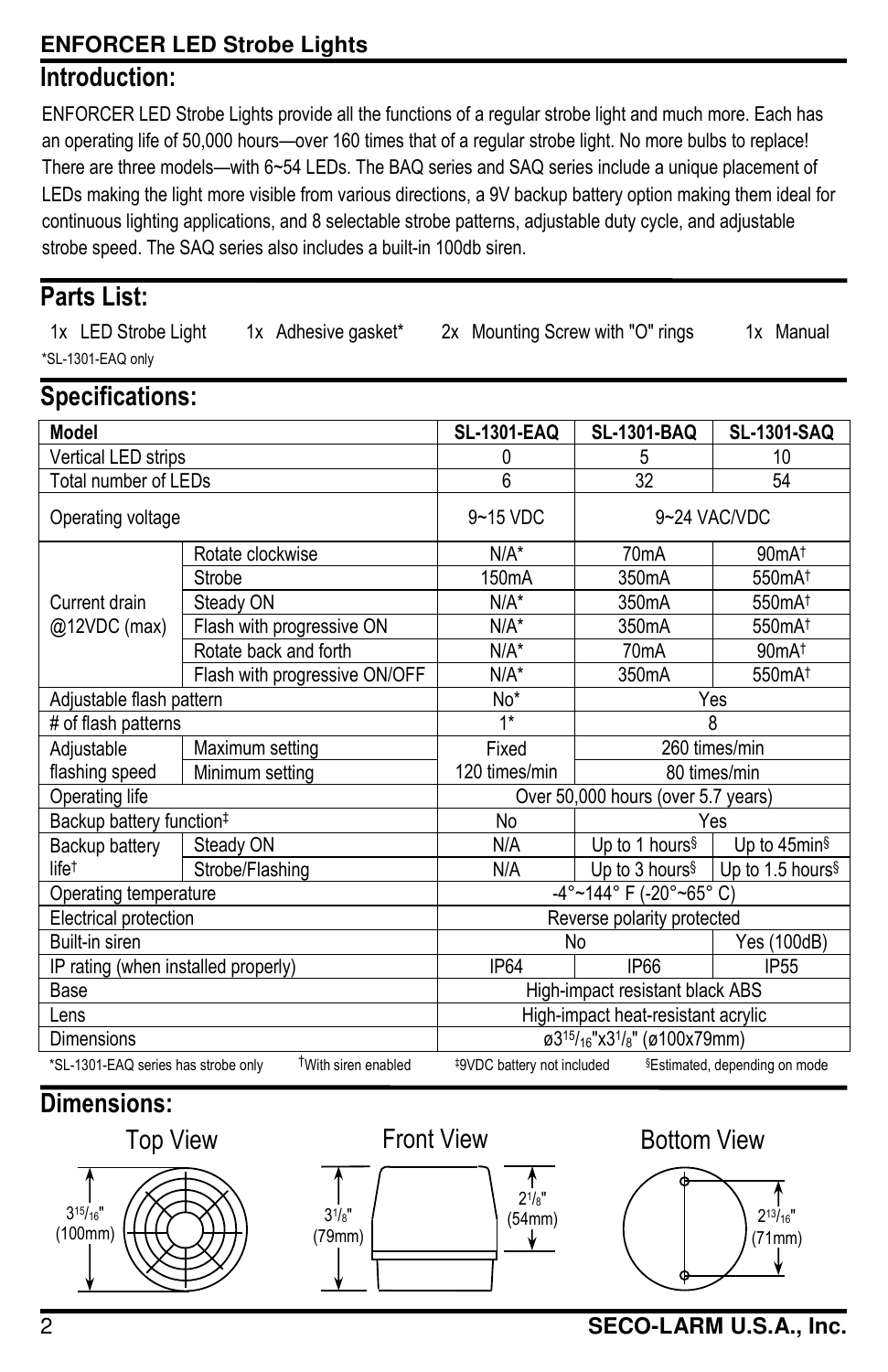## **ENFORCER LED Strobe Lights**



### **Installation:**

- 1. Before starting, please read this manual carefully and keep it for future reference.
- 2. Be sure to use the LED strobe light within the given electrical limits.
- 3. Decide where the LED strobe light is to be mounted. Use a pencil to mark the location of the two mounting screws.
- 4. Drill a hole through the wall or surface where the LED strobe light is to be mounted. Run the ground (black) and power (red) wires through the wall. **Note:** For surface wiring applications, remove the thinned-out slot with a pair of pliers.
- 5. Connect the wires to their respective locations on an alarm control panel or other security panel.
- 6. Remove the lens and mount the LED strobe light (with adhesive gasket for SL-1301-EAQ) to the surface using the two included mounting screws with rubber "O" rings. **If screws are fastened too tightly, the "O" rings will be damaged.** (SL-1301-EAQ series skip to step 10)
- 7. Select the flash pattern and flash duty cycle using the DIP Switch (see back page for details) and adjust the speed using the strobe speed control (clockwise to increase, counterclockwise to decrease).
- 8. Set the siren (SL-1301-SAQ only) to on or off using the siren jumper.
- 9. If needed, install backup battery. (See below.)
- 10. Replace lens. **If lens is fastened too tightly, the "O"** 
	- **ring will be damaged.**

#### **Backup Battery (SL-1301 BAQ/SL-1301-SAQ series only)**

*For continuous lighting applications, the backup battery will power the LED strobe light in the event of a power loss.* 

- 1. Use a screwdriver to loosen the circuit board screws.
- 2. Carefully remove and flip the circuit board. The battery holder is attached at the back side of the circuit board.
- 3. Connect a 9-Volt battery to the battery connector.
- 4. Replace circuit board and circuit board screws.
- 5. Turn the backup battery on via the backup battery jumper.

## 9-Volt battery (not included) Circuit board screw (Circuit board)

## **Troubleshooting:**

| The LED strobe light does not turn on         |  | • Check the LED strobe light's power source              |
|-----------------------------------------------|--|----------------------------------------------------------|
| The LED strobe light does not flash correctly |  | • Disconnect power, configure correct flash pattern, and |
|                                               |  | reconnect power                                          |

**WARRANTY:** This SECO-LARM product is warranted against defects in material and workmanship while used in normal service for one (1) year from the date of sale to the original customer. SECO-LARM's obligation is limited to the repair or replacement of any defective part if the unit is returned, transportation prepaid, to SECO-LARM. This Warranty is void if damage is caused by or attributed to acts of God, physical or electrical misuse or abuse, neglect, repair or alteration, improper or abnormal usage, or faulty installation, or if for any other reason SECO-LARM determines that such equipment is not operating properly as a result of causes other than defects in material and workmanship. The sole obligation of SECO-LARM and the purchaser's exclusive remedy, shall be limited to the replacement or repair only, at SECO-LARM's option. In no event shall SECO-LARM be liable for any special, collateral, incidental, or consequential personal or property damage of any kind to the purchaser or anyone else.

#### **SECO-LARM U.S.A., Inc.** 3